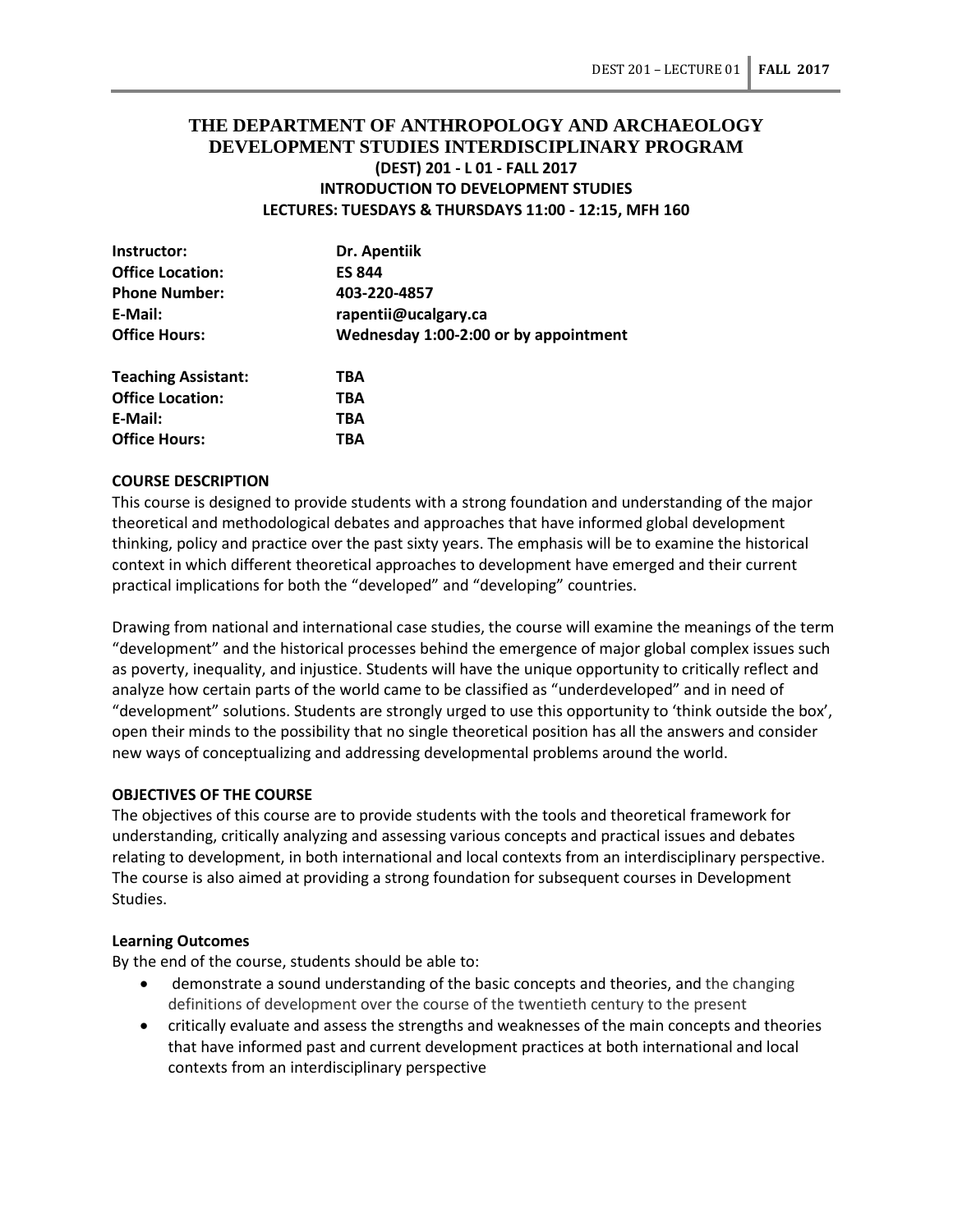- demonstrate a critical understanding of how individual identities, global processes, and experiences shape societal problems such as poverty, injustice and environmental crises, and create challenges to, and opportunities for, development
- demonstrate a good understanding of the different roles of development actors, and the debates about their role and impact

# **TEXTBOOKS AND READINGS:**

Paul A. Haslam, Jessica Schafer and Pierre Beaudet (eds.) 2017. Introduction to International Development: Approaches, Actors and Issues (**3rd Edition**). Oxford: Oxford University Press.

# **ADDITIONAL RECOMMENDED BOOKS**

- De Beer Swanepol (ed.) 2000. Introduction to Development Studies. Oxford: Oxford University Press.
- Allen T and Thomas A. (eds.) 2000. Poverty and Development into the 21st Century. Oxford: Oxford University Press.
- Vandana Desai and Robert Potter (eds.) 2002. The Companion to Development

# **USEFUL RESOURCES (JOURNALS, PERIODICALS, ANNUALS, DATA BASES & WEB SOURCES)**

- Canadian Journal of Development Studies
- Canadian Development Report
- Development Policy Review
- IDS Bulletin
- Development and Change
- Journal of Development in Practice
- Journal of Development Studies
- Canadian International Development Agency [http://www.acdi-cida.gc.ca](http://www.acdi-cida.gc.ca/)
- Human Development Reports: <http://hdr.undp.org/reports/global/2004>
- Humanitarian Practice Network <http://www.odihpn.org/>

## • Journal of International Development

- World Development
- Amnesty, *Human Rights Yearbook*
- UNDP, *Human Development Report*
- UNICEF, *State of the World's Children*
- World Bank, *World Development Report*

## IDS Sussex

## [:http://www.ids.ac.uk/ids/info/index.html](http://www.ids.ac.uk/ids/info/index.html)

• World Bank [http://worldbank.org/deveforum/index.ht](http://worldbank.org/deveforum/index.html) [ml](http://worldbank.org/deveforum/index.html)

| <b>ASSIGNMENTS AND EVALUATION</b> |     |                                    |
|-----------------------------------|-----|------------------------------------|
| Critical review paper             | 20% | Oct. 24 (to be collected in class) |
| Mid-Term Exam                     | 40% | <b>Nov. 2</b>                      |
| Final Exam                        | 40% | To be scheduled by Registrar.      |

**Note: All assignments must be completed in order to pass the course. All written assignments (including, although to a lesser extent, written exams) will be assessed at least partly on writing skills. Writing skills include not only surface correction (grammar, punctuation, sentence structure etc.) but also general clarity.**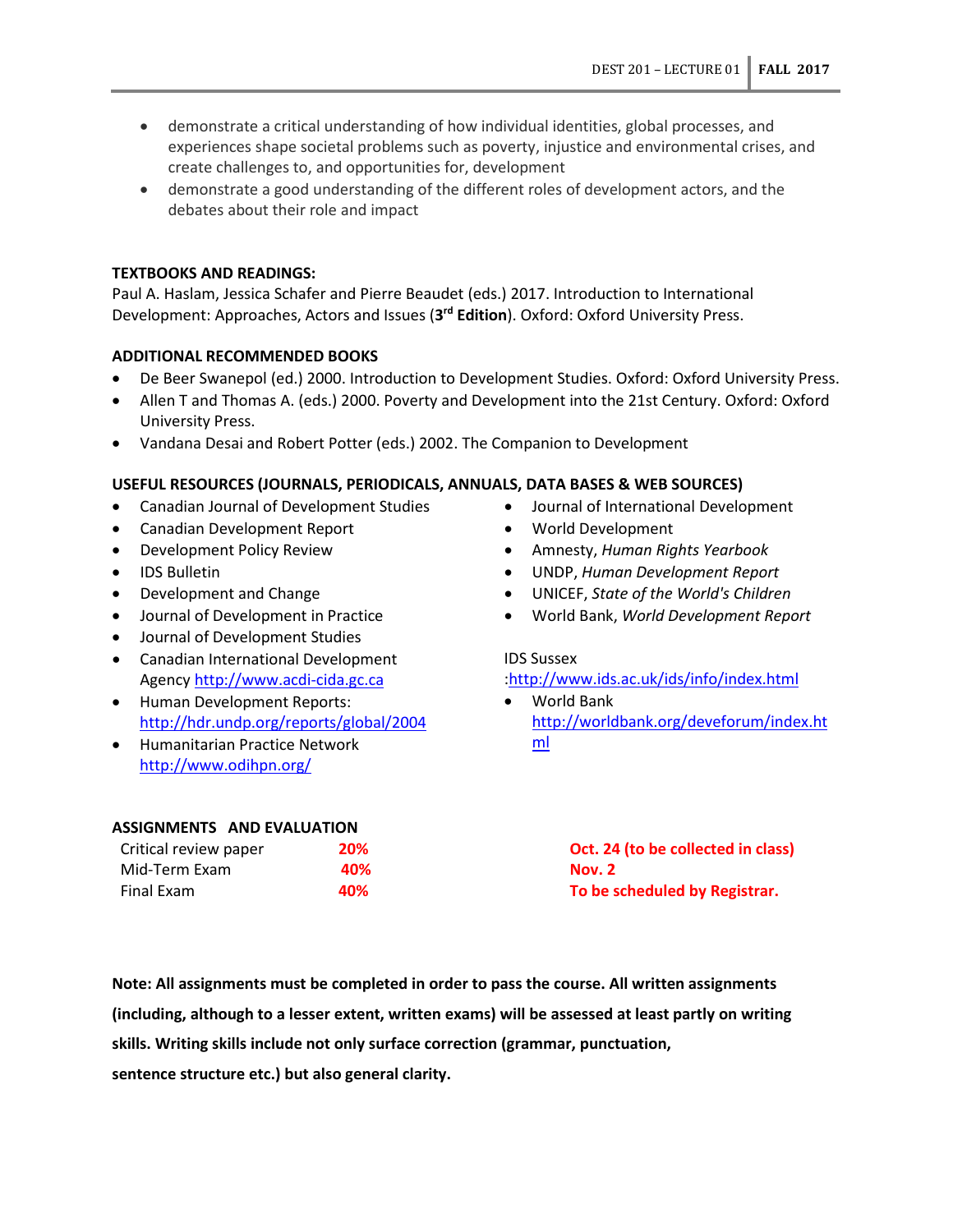## **CRITICAL REVIEW PAPER 20% (**Due Oct. 24: to be collected in class in hard copy**)**

**The critical review assignment is on chapter 21 of the textbook, the 2017 (Third) edition: "Conflict and Development".**

Length of paper: a maximum of **3 PAGES TYPED AND DOUBLED-SPACED in 12 POINT FONT**, going over may reduce the assignment grade. Page margins should be 1 INCH (2.5 cm) wide, and all pages should be numbered. Double-sided assignments are encouraged to save paper, but are not mandatory. Please include the following on the title page: title of paper, course code, instructor's name, student ID, and date of submission. Please include a minimum of 3-4 properly cited and referenced scholarly peerreviewed references in addition to your textbook.

It is the student's responsibility to keep a copy of each assignment submitted. Students should be prepared to provide a second copy of their assignment if requested. Students who cannot provide a second copy of their essays may risk receiving a zero grade for this portion of the course. Note: Please hand in your essays directly to your instructor. If it is not possible to do so, a daytime drop box is available in ES 620. A night drop box is also available for approved after-hours submission. Assignments will be removed the following morning, stamped with the previous day's date, and placed in the instructor's mailbox.

### **MIDTERM EXAM 40% (Nov. 2. In-class closed book exam)**

This is a closed-book exam designed to test your grasp of the material covered in lectures, tutorials and from course readings up to the date of the exam. This means that you will be expected to have read all the required readings on topics covered in the course up to the date of the exam. The best way to prepare for this exercise is to read and reflect on lectures, tutorials and course readings. Exams will also cover lectures by guest speakers, and information from videos/films shown in the class.

#### **REGISTRAR-SCHEDULED FINAL EXAMINATION (40%): YES Date, time and Location TBA**

Please note: The final examination is closed-book.

#### **POLICY FOR LATE ASSIGNMENTS**

Assignments submitted after the deadline may be penalized with the loss of a grade (e.g. A- to B+) for each day late.

#### **FREEDOM OF INFORMATION AND PROTECTION OF PRIVACY ACT**

This course is conducted in accordance with the Freedom of Information and Protection of Privacy Act (FOIP). As consequence, students should identify themselves on all written work by using their ID number. In addition, you will be required to provide a piece of picture identification in order to pick up an assignment or look at a final exam. For more information:

<http://www.ucalgary.ca/secretariat/privacy>

## **ADDITIONAL INFORMATION**: **Use of Email**

Due to a high volume of daily e-mail messages, students are advised to meet me during office hours or make an appointment in the case of an issue that requires urgent attention. Please note that e-mail messages can be sent to the wrong address, accidentally deleted, buried or disappear into cyberspace.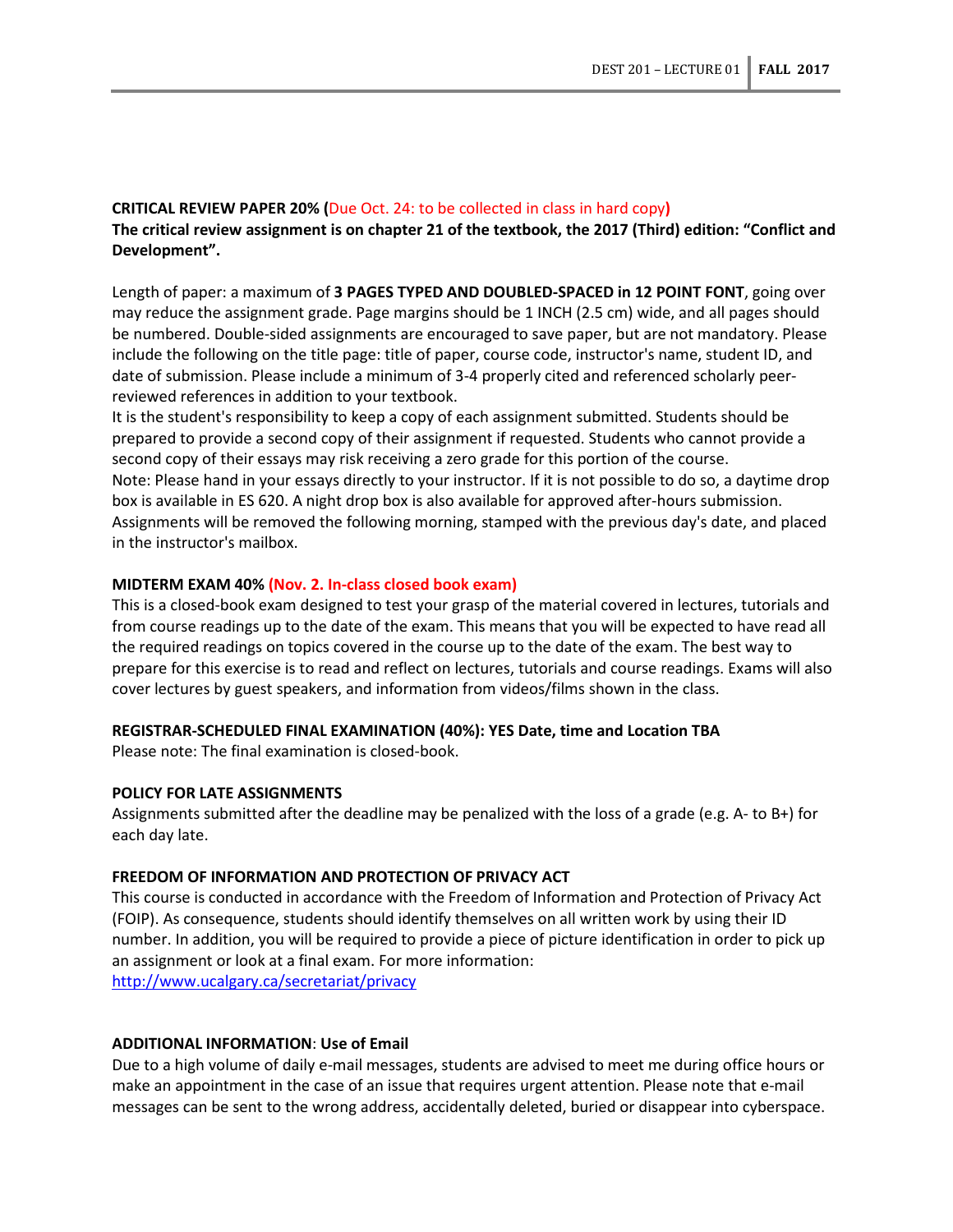All questions and requests should therefore be made in person, especially if they concern extensions and other serious or urgent matters. I normally reply within 72 hours during regular business hours. Questions of general interest can and will be addressed in class. Students are advised to use their **ucalgary** accounts in all communication on issues related to this course, including with peers, and me.

#### **GRADING SYSTEM**

The following grading system is used in the Faculty of Arts. Where a grade on a particular assignment is expressed as a letter grade, it will normally be converted to a number using the midpoint of the scale. That is, A- would be converted to 87.5 for calculation purposes. An F will be converted to zero.

| <b>Grading Scale</b> |               |  |
|----------------------|---------------|--|
| A+                   | 94.9 - 100    |  |
| А                    | $89.9 - 94.8$ |  |
| A -                  | $84.9 - 89.8$ |  |
| B+                   | 79.9 – 84.8   |  |
| B                    | 74.9 – 79.8   |  |
| В-                   | $70.9 - 74.8$ |  |
| C+                   | $66.9 - 70.8$ |  |
| C                    | $62.9 - 66.8$ |  |
| C-                   | $58.9 - 62.8$ |  |
| D+                   | $54.9 - 58.8$ |  |
| D                    | $49.9 - 54.8$ |  |
| F                    | 49.8 and      |  |
|                      | below         |  |

## **PLAGIARISM**

Using any source whatsoever without clearly documenting it is a serious academic offense. Consequences include failure on the assignment, in the course and possibly suspension or expulsion from the university. You must document not only direct quotations but also paraphrases and ideas where they appear in your text. A reference list at the end is insufficient by itself. Readers must be able to tell exactly where your words and ideas end and other people's words and ideas begin. This includes assignments submitted in non-traditional formats such as web pages or visual media, and material taken from such sources. Please consult your instructor if you have any questions regarding how to document sources.

## **INTERNET AND ELECTRONIC COMMUNICATION DEVICE INFORMATION**

The use of cell phones is not allowed during lectures. Students may use computers in class, however, the instructor reserves the right to forbid students from using computers if their use is disruptive to the class. This may include chatting online, playing music or games etc. during class.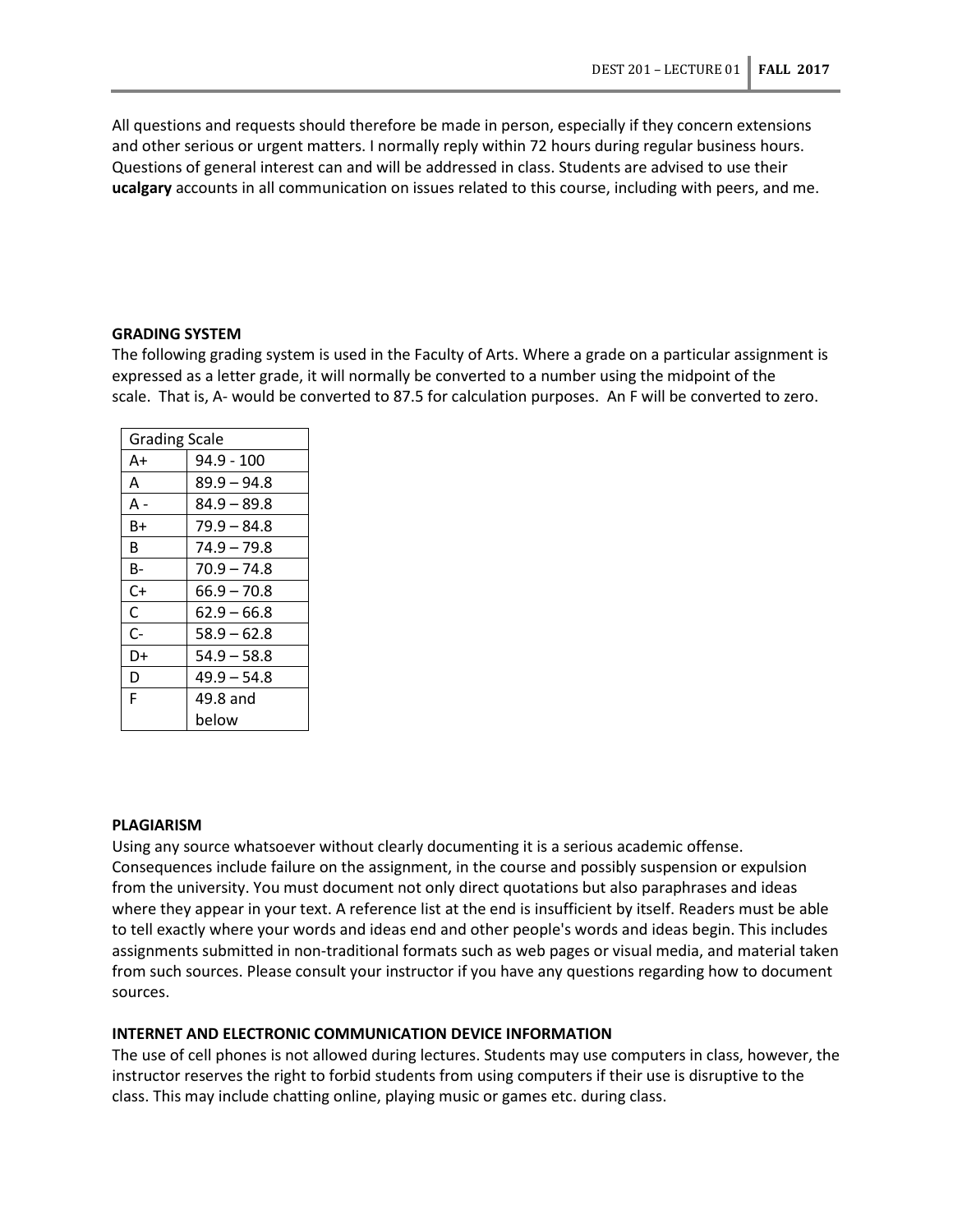## **PLAGIARISM AND CHEATING**

Plagiarism: "to steal and pass off the ideas or words of another as one's own" (Webster's). Plagiarism will not be tolerated and will automatically result in a failing grade for the submission. Any student caught plagiarizing will also be subject to additional University sanctions. Students are expected to be familiar with the Department of Anthropology and Archaeology's policy on intellectual honesty

## **DEFERRED EXAMS:**

A student who is absent from a test for legitimate reasons must discuss an alternative course of action with the instructor. The instructor at their discretion may transfer the percentage weight for the test to the final examination, if there is a final examination in the course, set another test, etc. An instructor will normally make this decision on the basis of verbal information provided by the student. In the event that an instructor feels that they cannot judge the veracity of the information provided, Students must be aware that they are responsible for payment of any charge associated with the medical assessment and documentation as this service falls outside the realm of services provided by the Provincial Health Care Plan. Deferral of the final exam requires Registrar approval.

## **ACADEMIC ACCOMMODATIONS**

## <http://www.ucalgary.ca/access/accommodations/policy>

Students needing an Accommodation because of a Disability or medical condition should communicate this need to Student Accessibility Services in accordance with the Procedure for Accommodations for Students with Disabilities

Students needing an Accommodation based on a Protected Ground other than Disability, should communicate this need, preferably in writing, to the instructor of this course.

## **ACADEMIC INTEGRITY**

Academic integrity is essential to the pursuit of learning and scholarship in a university, and to ensuring that a degree from the University of Calgary is a strong signal of each student's individual academic achievements. As a result, the University treats cases of cheating and plagiarism very seriously. Non-academic integrity also constitutes an important component of this program.

For detailed information on what constitutes academic and non-academic misconduct, please refer to the following link:<http://www.ucalgary.ca/pubs/calendar/current/k-2-1.html>

All suspected cases of academic and non-academic misconduct will be investigated following procedures outlined in the University Calendar. If you have questions or concerns about what constitutes appropriate academic behavior or appropriate research and citation methods, you are expected to seek out additional information on academic integrity from your instructor or from other institutional resources.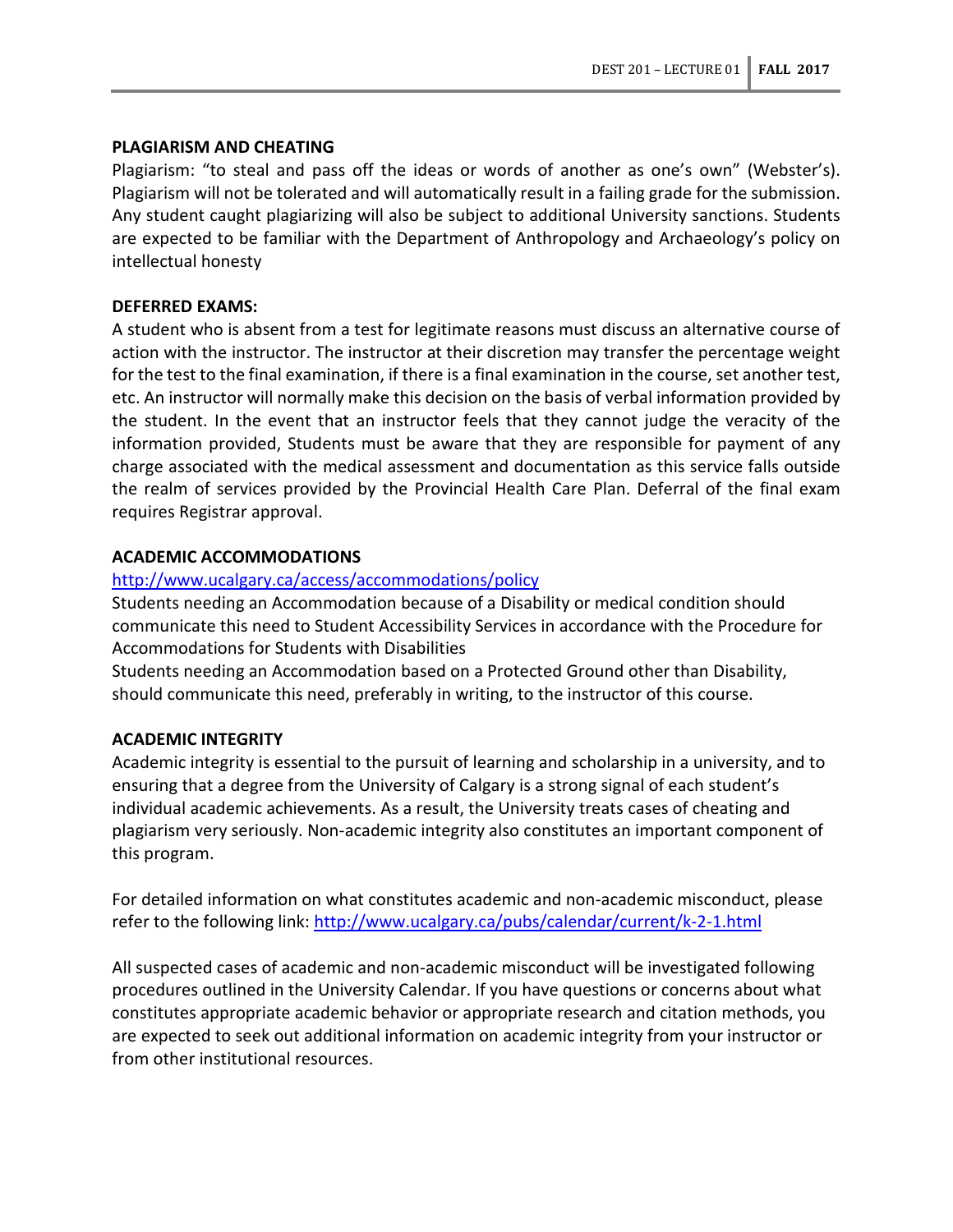Where there is a criminal act involved in plagiarism, cheating or other academic misconduct, e.g., theft (taking another student's paper from their possession, or from the possession of a faculty member without permission), breaking and entering (forcibly entering an office to gain access to papers, grades or records), forgery, personation and conspiracy (impersonating another student by agreement and writing their paper) and other such offences under the Criminal Code of Canada, the University may take legal advice on the appropriate response and, where appropriate, refer the matter to the police, in addition to or in substitution for any action taken under these regulations by the University

## **TEACHING EVALUATIONS / USRIS (Universal Student Ratings of Instruction)**

At the University of Calgary, feedback provided by students through the Universal Student Ratings of Instruction (USRI) survey provides valuable information to help with evaluating instruction, enhancing learning and teaching, and selecting courses. **Your responses make a difference, please participate!** Website: http://www.ucalgary.ca/usri/

## **Writing Across the Curriculum**

Writing skills are not exclusive to English courses and, in fact, should cross all disciplines. The University supports the belief that throughout their University careers, students should be taught how to write well so that when they graduate their writing abilities will be far above the minimal standards required at entrance. Consistent with this belief, students are expected to do a substantial amount of writing in their University courses and, where appropriate, members of faculty can and should use writing and the grading thereof as a factor in the evaluation of student work. The services provided by the Writing Support, part of the Student Success Centre, can be utilized by all undergraduate and graduate students who feel they require further assistance

**Emergency Evacuation Assembly Points**: In the event of an emergency that requires evacuation, please refer to the following link to become familiar with the assembly points for the class:<http://www.ucalgary.ca/emergencyplan/assemblypoints>

## **Freedom of Information and Protection of Privacy Act: Freedom of Information and Protection of Privacy Act**

The University of Calgary is committed to protecting the privacy of individuals who work and study at the University or who otherwise interact with the University in accordance with the standards set out in the Freedom of Information and Protection of Privacy Act. Please refer to the following link for detailed information:<http://www.ucalgary.ca/legalservices/foip> The Department of Anthropology and Archaeology's FOIP (Freedom of Information and Privacy) policy requires all reports/examinations to be returned to students during class time or the instructor's office hours. Any term work not picked up will be placed in the Anthropology and Archaeology Office (ES620) for distribution. Any student not wishing to have their work placed in the office must make alternative arrangements with the course instructor early in the term.